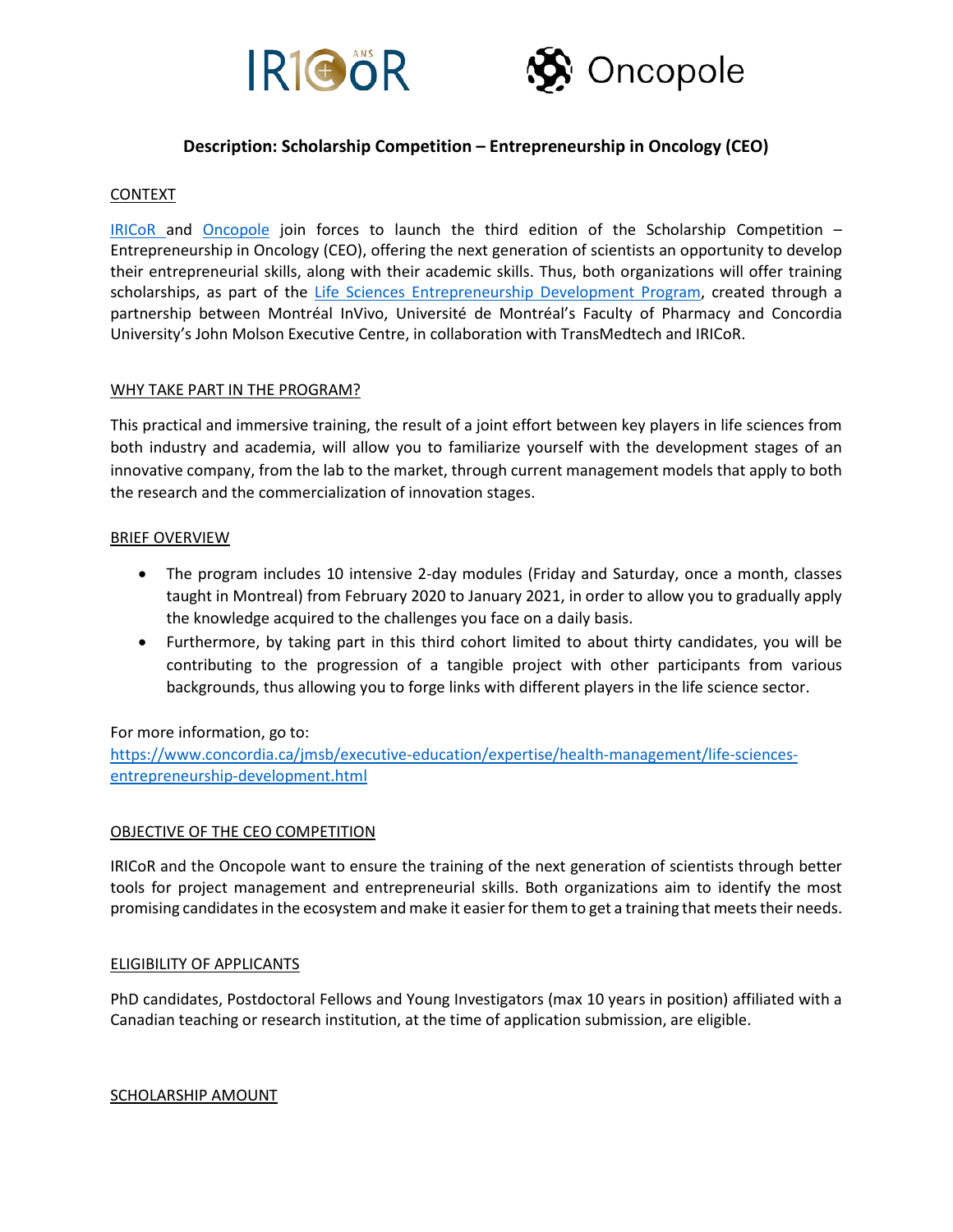



The scholarship amount awarded to each recipient will cover the full program registration fees, namely \$5,890 + taxes. Furthermore, applicants residing outside the Montreal metropolitan area could be reimbursed for part of their travel and accommodation costs for having participated in the program.

## TIMELINE AND EVALUATION

Applicants must fill out the form (attached or below) and send it to [ferima.sanogo@umontreal.ca,](mailto:ferima.sanogo@umontreal.ca) by **November 08th 2019**, at 5:00pm. The applicants can also contact Audrey for any question on the competition.

Applicants will be informed of the results by December 13<sup>th</sup> 2019. Applications will be assessed according to the following scorecard:

| Scoring | Sections                                               | Criteria                  |
|---------|--------------------------------------------------------|---------------------------|
|         | 1. Applicant information                               |                           |
|         | 2. Research experience:                                | Activities and            |
|         | 100 words – Relevance of your research project or your | achievements to date      |
| 25%     | career to oncology                                     |                           |
|         | 100 words - Academic distinction                       |                           |
|         | 100 words - Scientific communication                   |                           |
| 40%     | 3. Motivation:                                         | Potential shown           |
|         | 500 words - Motivation & expectations with respect to  | Alignment of              |
|         | the program                                            | program/career goals      |
|         | 4. Entrepreneurial experience                          | Demonstration of the      |
|         | 500 words - Proposed project                           | applicant's sense of      |
|         | Or                                                     | entrepreneurship          |
|         | 500 words - Relevance of previous entrepreneurial      | Perspective and potential |
|         | experience (3 max.)                                    | of the proposed project.  |
| 35%     |                                                        |                           |
|         |                                                        | General characteristics   |
|         |                                                        | and skills                |
|         |                                                        | Entrepreneurial           |
|         |                                                        | experience and skills     |
|         |                                                        | demonstrated              |

#### FILLING OUT AND SENDING THE FORM

- Make sure to download and save the document onto your computer in order to fill it out.
- Please title the document as follows: *Last name\_application\_form\_CEO,* and then send it to [ferima.sanogo@umontreal.ca,](mailto:ferima.sanogo@umontreal.ca) by **November 08th 2019**, 5:00pm.
- The document must be sent in .pdf format.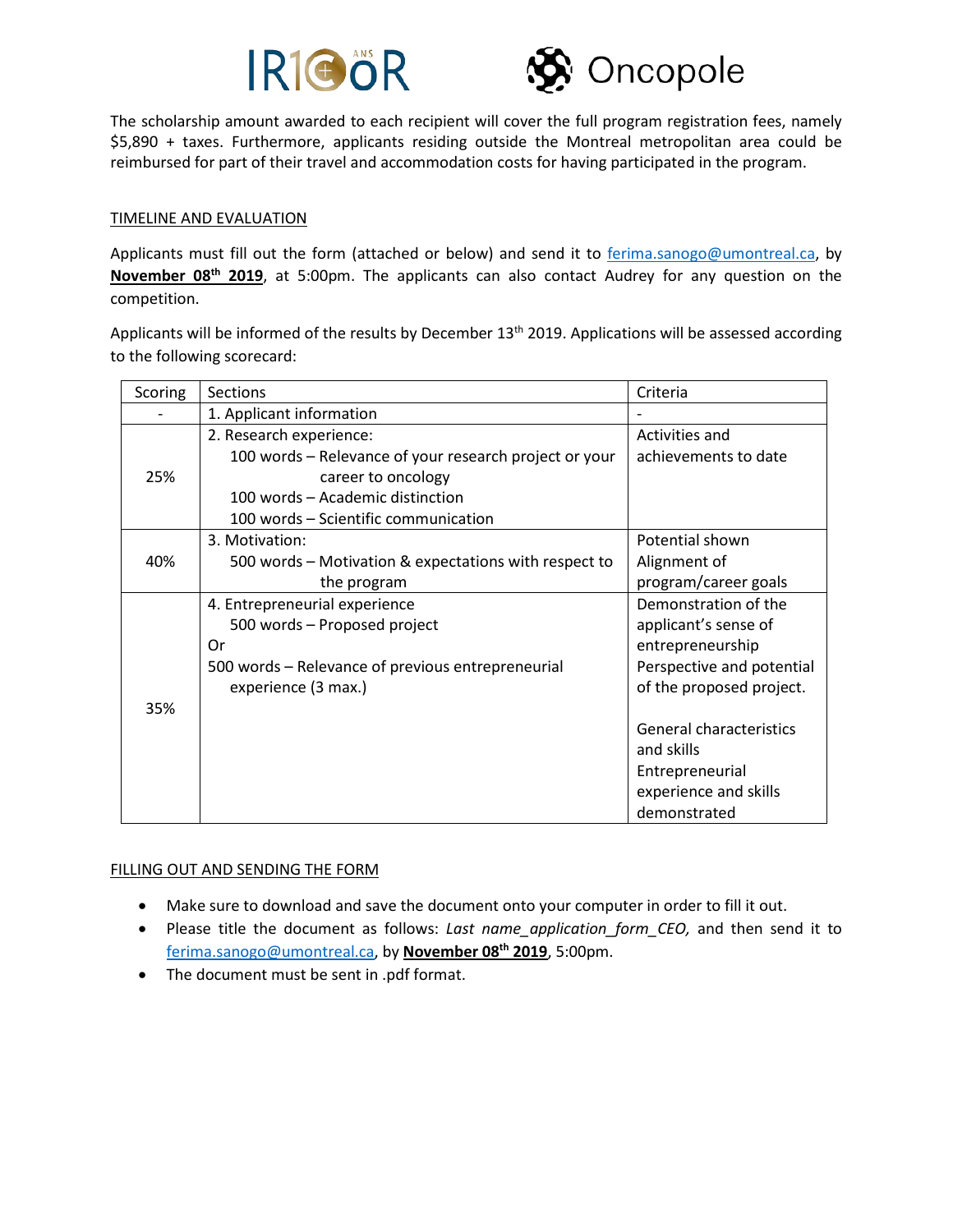



### APPLICANT'S COMMITMENT

By submitting his/her application, the applicant must agree:

- To attend all sessions of the Life Sciences Entrepreneurship Development Program.
- Following completion of the program, to provide the Oncopole and IRICoR with his/her assessment of said program and of the competition; this assessment to be done when and how the Oncopole and IRICoR deem fit (e.g. meeting, report, form, etc.).
- To authorize the Oncopole and IRICoR to keep and to use all of the information contained in its file provided that all personal information will remain confidential.

For more information about the Life Sciences Entrepreneurship Development Program, please contact:

Valérie Lancelot-Mingot Programs Manager John Molson School of Business 514 848-3960 [valerie.lancelot-mingot@concordia.ca](mailto:valerie.lancelot-mingot@concordia.ca)